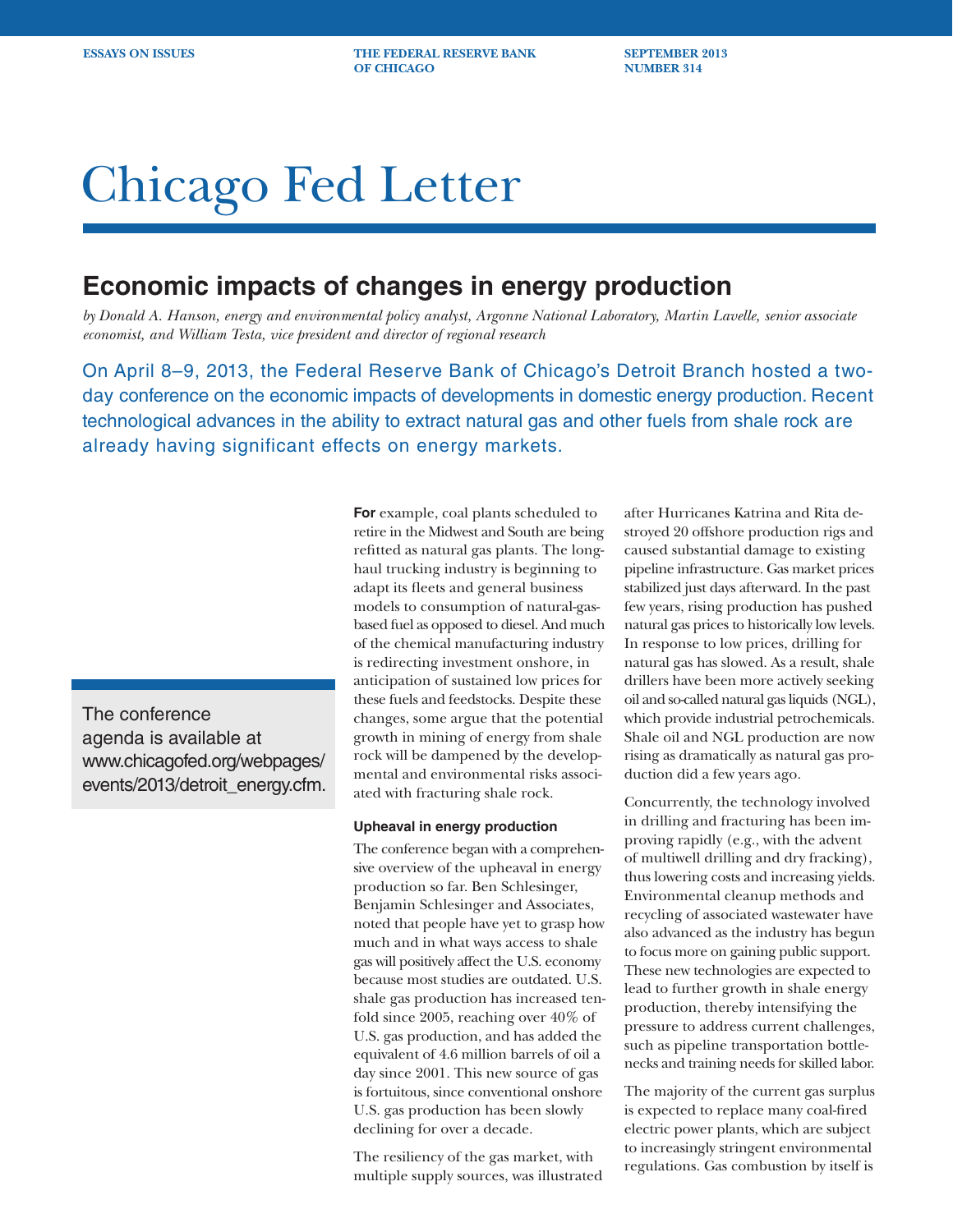more environmentally friendly and efficient than coal, Schlesinger pointed out. Further, gas can be combined with wind capacity to generate electric power during periods when the wind does not blow. With the natural gas price currently only one-third of the crude oil price (on an energy basis), gas is already penetrating the overland freight trucking and petrochemical sectors, which would lower costs and could significantly reduce the nation's current account deficit.

"estimated ultimate recovery" (per well) of natural gas, which would result in high utilization levels of natural gas, especially in the electric power generation industry. This scenario produced results that forecasted the agribusiness sector as the most gas-intensive sector, because gas would be used as both a heat source and a feedstock agent for fertilizer. If so, this scenario bodes well for Michigan, especially the western side of the state, as they have targeted agribusiness as a growth

In 2012, the U.S. added 4.5 billion cubic feet per day of new pipeline capacity and 367 miles of pipe, totaling \$1.8 billion in capital expenditures.

Schlesinger cited a Dow Chemical Company source that reported global firms' intention to spend \$80 billion in the United States on 100 new chemical, petrochemical, fertilizer, steel, aluminum, tire, plastic, and gas/liquid conversion plants, mostly located near the Gulf of Mexico. Prospects for a positive trade balance in energy would be increased if liquefaction terminals were licensed and built for exporting liquefied natural gas (LNG). LNG can be exported to energyconsuming regions in Europe and Asia. Europe and Asia now receive substantial shipments of relatively expensive gas from Russia. High prices, combined with uncertainty surrounding the reliability of the Russian gas supply, represent an opportunity for U.S. and North American gas exporters to expand their share of the European and Asian markets.

#### **Alternative views of economic impacts**

Not all observers expect the increased production of energy from shale rock to create significant economic multiplier effects. Doug Meade, Inforum (Interindustry Forecasting Project), University of Maryland, discussed a study that brought together a set of economic models to investigate up to nine alternative scenarios. The two scenarios he presented in detail were the high-shale-supply and advanced-demand scenarios.

The high-shale-supply scenario was based on the Energy Information Administration's (EIA) estimates of high industry for the next few years. Gaspowered electric power generation would also increase, replacing older coal plants. U.S. industrial exports would increase, mostly in energy-intensive sectors, and imports would likely decrease. Manufacturing output would increase by nearly \$50 billion, relative to the reference case, by 2035, as firms would take advantage of lower gas prices to expand capacity and lower production costs. Ultimately, under this scenario, U.S. real disposable income would increase by \$60 billion by 2035, a 0.6% increase from current levels.

The advanced-demand scenario was more optimistic on shale gas penetration, assuming more gas-to-liquid conversion facilities arbitraging the difference between low natural gas prices and high gasoline prices. A 25% increase in U.S. industrial ethylene production, a plastics feedstock, was also assumed. The Inforum model predicted a 7% increase in natural gas and NGL production relative to the high-shale-supply scenario, implying that development of gas-demand technologies is also important.

Neither scenario forecasted much in the way of increased residential or commercial gas use. The potential for increased gas use in personal transportation seems relatively small, Meade said, given the challenge of installing the proper infrastructure. However, CNG and/or LNG in heavy truck hauling could be a big market. The models also raise or leave

unanswered several questions, including the future shape of the long-run supply curve and equilibration of gas prices at higher levels of gas demand. For all scenarios, the potential for LNG exports remains a large uncertainty that could influence U.S. gas prices and where gas is used domestically.

#### **Regional prospects**

What does shale energy development hold in store for the Midwest? Mark Partridge, Ohio State University, argued that shale development will have some significant impacts on incomes of selected groups of landowners, producers, and employees, but said the total economic impact is uncertain, given the environmental costs and crowding out of alternative economic activity that need to be included in the analysis. New horizontal drilling technologies appear to be having positive net effects initially, and industryfunded studies often predict or claim very large economic benefits and jobs. However, the energy sector is one of the most capital-intensive, highly productive in the economy; therefore, it does not typically employ large numbers of people on a sustained basis.

Another unknown is whether domestic shale rock regions can maintain their current competitive advantages at historically low gas prices. One might think that other regions, especially Europe and Asia with their higher gas prices, would look to adopt some advanced shaleextracting technologies of their own. In addition, economic benefits may be geographically skewed or isolated. Canada's twenty-first century energy boom has resulted in significant positive effects only for western Canada, not for the country as a whole, because of higher national labor costs and lost manufacturing activity in Ontario and Québec. Oil from tar sands hasn't been widely used as a domestic energy source because of the availability of hydroelectric power in eastern Canada.

Pennsylvania and Ohio have recently gained thousands of jobs associated with shale formation development. But as a percentage of total employment, the net effect has been small. Typically, local job effects drop off after the period of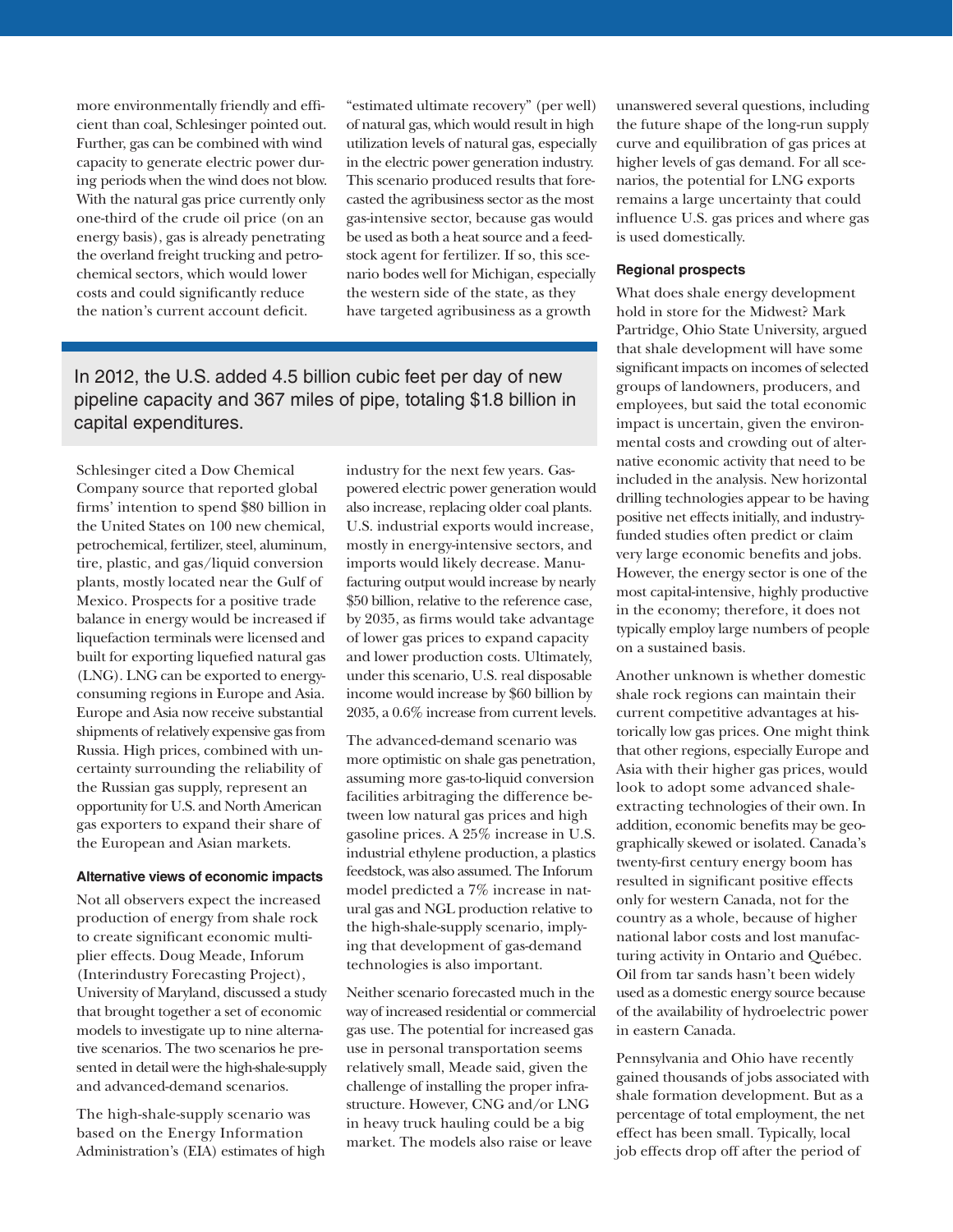well development in a locality, and the employment effects tend to be longestlived where the corporate offices of development companies are located (as well as places with significant industry supply chains). However, this may not hold true for the Marcellus formation region, in which continual new drilling and ongoing in-fill drilling may occur over the next 50–100 years.

Comparing the job growth and income growth experiences of matched pairs of counties in Pennsylvania, Partridge and his co-author found little or no difference in terms of employment growth between those with shale-mining activity and those without such activity during 2004–09, but mining regions have considerably faster income growth. Accordingly, Partridge argued, evaluation efforts should focus more on environmental analysis and the relative costs of the competing energy sources. In this regard, shale natural gas contains less carbon than some other fossil fuels, such as coal and oil.

In evaluating prospective development activity, the State of Michigan is taking a broad, careful, and deliberate approach. John Callewaert, Graham Institute, University of Michigan, explained that in helping the state to develop its policy options, the Graham Institute is using an integrated assessment to connect academics, decision-makers, and stakeholders. An integrated assessment defines the issue, identifies the challenges, clarifies the issue, identifies and evaluates potential solutions, and develops tools and information to guide decisions. The benefits of this approach, Callewaert said, are that it generates reports and supporting data, modifies perspectives, creates new partnerships, changes processes, and leverages evaluative resources. In this instance, the issues are high-volume fracking, shale gas development, and the associated environmental risks. So far, 215 experts have been surveyed.

The next steps in the assessment will include the preparation of technical reports related to the concerns identified in the survey, as well as other policy topics. Subjects to be addressed in the technical reports may include evaluation of the types

of fracking methods used in Michigan, how best to take advantage of the Utica– Collingwood shale, the proximity of key water sources to gas sources, what human and environmental health hazards may arise, what types of laws/regulations should be considered, and what would be the overall impact of gas exploration and mining on the Michigan economy and quality of life. Then, the integrated assessment will be compiled from the potential policy options formulated by research teams and the output of discussions with decision-makers and stakeholders.

John Quackenbush, chairman, Michigan Public Service Commission, noted that research and other policy work done over the next two years in Michigan could lead to significant energy legislation in 2015. Governor Rick Snyder would like reliability, affordability, and environmental protection to be the pillars of his energy policy. The governor feels that more work must be done in the areas of energy efficiency, renewable energy, choice of electric power provider, and other areas to ensure Michigan's best energy future.

Michigan has already met some of its stated energy conservation goals. Since 2009, the state has exceeded its energy usage savings targets for electricity and gas consumption. Also, Michigan's two main electricity providers, Detroit Edison and Consumers Energy, are at present exceeding the state mandate that requires all electricity providers to meet a 10% renewable energy standard by 2015. Issuance of state energy renewable credits is expected to double over the next three years, mostly from increased energy generation from wind.

Michigan ranks 15th among the states in natural gas production, ninth in consumption, and first in storage. Twenty percent of Michigan's natural gas consumption is satisfied by in-state production, 80% of it coming from the Antrim shale formation in the northern Lower Peninsula. Production from the Antrim formation peaked in the late 1990s and has since declined at a 5% annual rate. Michigan also lies on the Utica–Collingwood shale formation, which poses difficulties for developers because of its depth. However, there is great potential in the formation, represented by the \$180 million raised

in a state leasing auction for developers conducted in May 2010. More development of the Utica–Collingwood shale is expected once prices rise and drilling technology becomes upgraded through scheduled gas-main-replacement programs.

In addition to possessing more underground gas storage space than any other state, Michigan cycles more natural gas through storage space annually than any other state in the nation because of its well-connected pipeline network. Michigan's geology provides an economical storage option for gas producers and marketers in the Midwest to alleviate potential price volatility. Michigan's storage space allows companies to purchase and store gas during the off-peak season when the price is lower; the gas is then available for use in the peak season when demand and prices increase.

Martha Gilchrist Moore, senior director, policy analysis and economics, American Chemistry Council, pointed out that the chemical industry is the largest naturalgas-consuming industry in the U.S. and that it would accordingly benefit most from increased shale-formation production. Shale gas is arguably the most important energy development in the

Charles L. Evans, *President*; Daniel G. Sullivan, *Executive Vice President and Director of Research*; Spencer Krane, *Senior Vice President and Economic Advisor*; David Marshall, *Senior Vice President*, *financial markets group*; Daniel Aaronson, *Vice President*, *microeconomic policy research*; Jonas D. M. Fisher, *Vice President*, *macroeconomic policy research*; Richard Heckinger,*Vice President*, *markets team*; Anna L. Paulson, *Vice President*, *finance team*; William A. Testa, *Vice President*, *regional programs*, *and Economics Editor*; Helen O'D. Koshy and Han Y. Choi, *Editors* ; Rita Molloy and Julia Baker, *Production Editors*; Sheila A. Mangler, *Editorial Assistant.* 

*Chicago Fed Letter* is published by the Economic Research Department of the Federal Reserve Bank of Chicago. The views expressed are the authors' and do not necessarily reflect the views of the Federal Reserve Bank of Chicago or the Federal Reserve System.

© 2013 Federal Reserve Bank of Chicago *Chicago Fed Letter* articles may be reproduced in whole or in part, provided the articles are not reproduced or distributed for commercial gain and provided the source is appropriately credited. Prior written permission must be obtained for any other reproduction, distribution, republication, or creation of derivative works of *Chicago Fed Letter* articles. To request permission, please contact Helen Koshy, senior editor, at 312-322-5830 or email Helen.Koshy@chi.frb.org. *Chicago Fed Letter* and other Bank publications are available at www.chicagofed.org.

ISSN 0895-0164